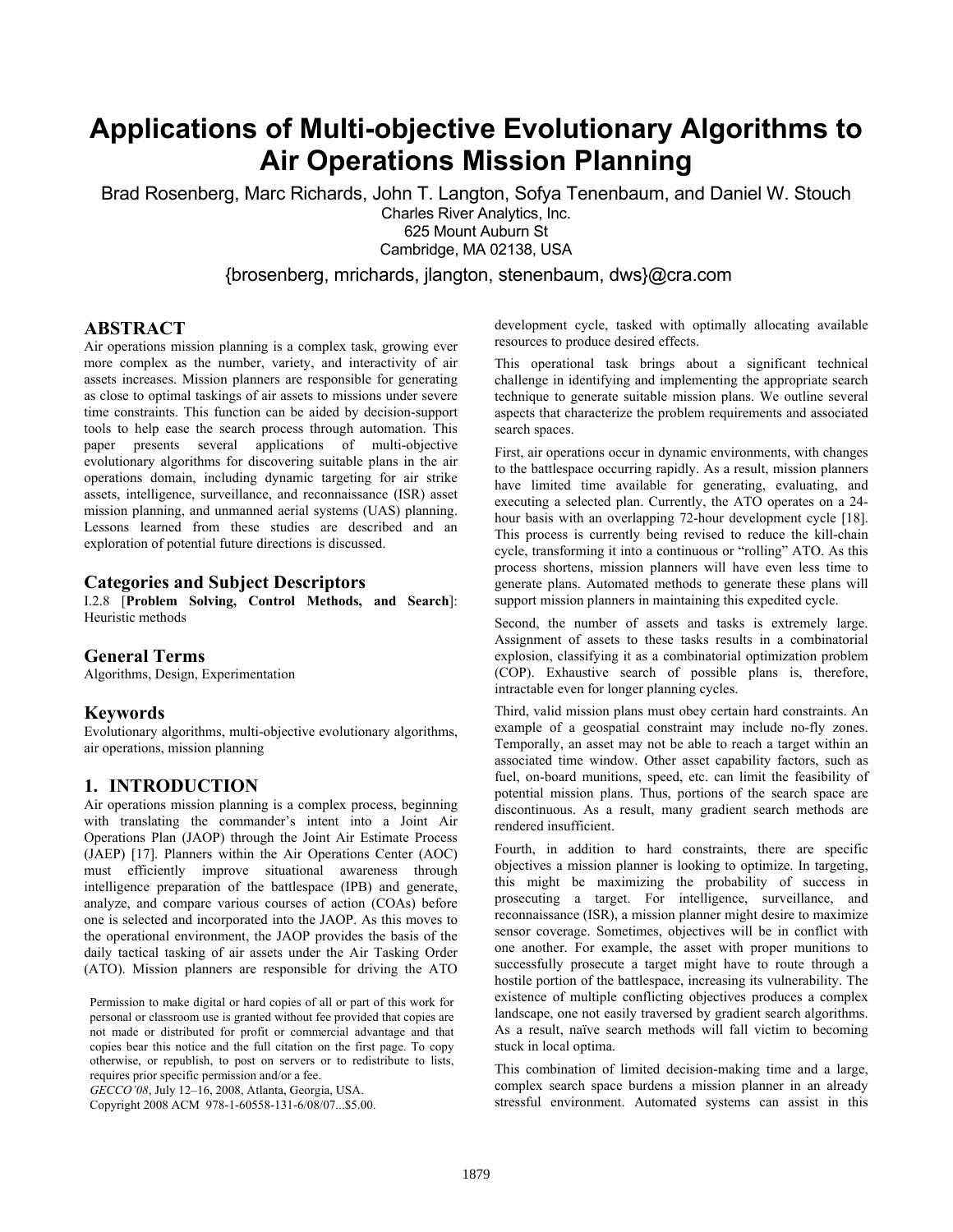process by generating a selection of mission plans for the decision-maker. We now present our findings in developing automated systems to support air operations mission planning staff and explore directions for future research and development.

#### **2. FRAMEWORK**

To address this issue, we have developed a collection of decisionsupport tools [11][15][16] to assist mission planners in discovering suitable plans across several domains. The underlying domain-independent framework consists of a method to define an operational scenario, an optimization engine to generate a diverse set of solutions, and a suite of visualization and analysis tools to review, analyze, and visualize generated plans before making the ultimate selection. The optimization engine employs multiobjective evolutionary algorithms (MOEAs) as a base search technology, coupled with a low-fidelity simulation to act as an "abstract wargamer" to evaluate potential plans (see Figure 1).



**Figure 1: Framework for Air Operations Planning**

#### **2.1 Multi-objective Evolutionary Algorithms**

Evolutionary algorithms (EAs), and in particular, multi-objective evolutionary algorithms, have been successful as a general search strategy for solving large, complex problem spaces similar to those of air operations mission planning [2]. Several methods are available to handle multi-objective optimization using evolutionary techniques. [5] classifies these into first and second-<br>generation methods. First-generation methods include generation methods. First-generation methods aggregation, a simple approach where all the objectives are combined into a scalar value (e.g., weighted sum). While being simple and easy to implement, this approach can fail to generate optimal solutions for given search spaces. Much work has been performed since then to extend this work to second-generation methods that overcome these limitations [8][9][20]. One of the more popular algorithms currently used is the Non-dominated Sorting Genetic Algorithm II (NSGA-II) [7].

NSGA-II was selected for our framework due to its speed, ease of implementation, and ability to maintain a diverse set of solutions through non-dominated sorting and crowding distance estimation. NSGA-II was developed by Deb in response to criticisms of the original NSGA algorithm, one of the first multi-objective evolutionary algorithms created. The revised form reduces computational complexity, includes a form of elitism, and removes the need for a sharing parameter.

#### **2.2 Abstract Wargaming**

Given limited available time in generating suitable mission plans, rapid evaluation of candidate plans is required. As evolutionary algorithms require a substantial number of evaluations, it is key that we mitigate the bottleneck imposed by the computational complexity of the evaluation process.

Within the framework, rapid evaluation is performed using a lowfidelity simulation environment to act as an abstract wargamer. Within the defense community, wargaming is the process of simulating a potential course of action, alternating back and forth between responses between factions, to determine potential outcomes. The rise of modeling and simulation (M&S) in the defense sector has brought about computer-based simulations to act as wargaming technologies, using either constructive simulations to provide fully automated behaviors for each entity or virtual simulations which require human-in-the-loop (HITL) interaction to provide the necessary behaviors.

Where possible, our abstract wargamer uses an agent-based modeling (ABM) approach. Agent-based modeling has gained wider acceptance in recent years given increases in computational processing power. In addition it has the distinct advantage over classic mathematical models (e.g., Lanchester equations) [10] of being able to directly model the entities in a system. This allows for the emergence of the system-level effects from the low-level interactions of distinct entities. This can be advantageous when attempting to model a complex system such as air operations.

For our framework, we have leveraged the MASON multiagent simulation toolkit [13] to allow us to capture the key variables for coarse-grained simulation. MASON was selected given its strong performance characteristics, versatility, and friendly licensing options for embedding in governmental and commercial systems. Using an air operations model built on top of MASON, we are able to run thousands of simulations within minutes.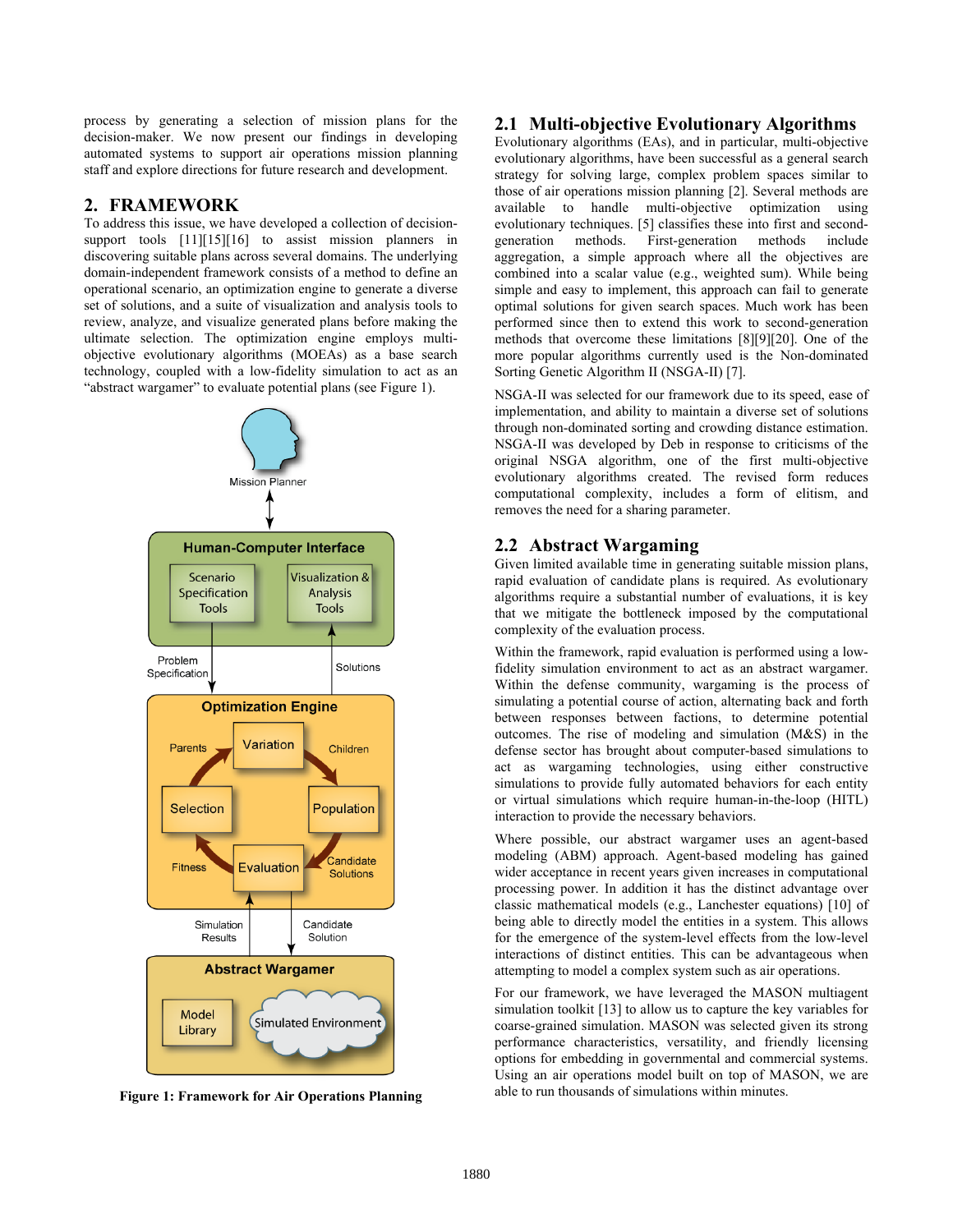#### **3. APPLICATIONS**

Using this framework, we have developed several decisionsupport tools for the defense community for air operations mission planning. Our first application addressed dynamic targeting for air strike assets. We extended this work for the ISR planning domain and are generalizing this approach to support UAS mission planning. We now present our efforts in developing these applications.

#### **3.1 Dynamic Targeting for Air Strike Assets**

The first application developed using this framework was in assisting the dynamic targeting cell within an AOC in retasking air strike assets when pop-up targets emerge that need to be immediately addressed. When these targets emerge, planners within the dynamic targeting cell must rapidly generate and evaluate retasking alternatives with a given set of constraints. Questions asked are:

- What assets are available to prosecute the target?
- What assets can get to the target within the window of opportunity?
- What assets have munitions on-board that can successfully prosecute the target?
- What are the repercussions of this retasking?
- How do I address the cascading effects?

As this process occurs during the real-time execution of an ATO in an operational environment, decisions must be made within minutes. As a result, planners can be greatly assisted by the use of automated systems to aid in determining options.

To address dynamic targeting, a mission planner wishes to achieve several objectives. A subset of those included in our application were: (1) maximize the probability of success for each mission, (2) minimize the vulnerability incurred by friendly assets from hostile threats, (3) minimize disruption to the original ATO (i.e., the total number of retasked assets), and (4) minimize the overall impact to the commander's intent (e.g., abandon low priority targets over high priority targets).

A candidate retasking solution given this problem formulation consists of an allocation of available assets at the injection time of a pop-up target to available targets (see Figure 2). A pre-filtering process is performed to determine feasible taskings for each target. For example, an asset that has already expended its ordnance cannot be tasked to strike another target. Additionally, an asset that cannot reach the target before the end of the target's window of opportunity cannot be tasked.



Using this direct encoding, standard genetic variation operators of 2-point crossover and uniform mutation are used. Invalid solutions may occur where two assets are assigned to a single target. In this case, a repair operation randomly selects one of those allocations to discard and substitutes it with an available allocation. If no allocation is available, the asset is not assigned to any target.

This approach has shown promise for the dynamic targeting domain. It can also be extended for supporting the Combat Plans Division within the AOC for analyzing the effects of potential emerging targets during ATO development. It is currently being used to support modeling and simulation-based experimentation.

#### **3.2 ISR Asset Mission Planning**

While dynamic targeting and deliberate targeting are a vital part of air power, it certainly does not operate in isolation. The ISR division within the AOC is responsible for providing accurate, relevant, and timely intelligence to decision-makers, increasing situational awareness and predictive intelligence. Similar to targeting, ISR planners must develop collection plans, tasking assets with specific platform and sensor capabilities to meet intelligence requirements. Extending from our work in the dynamic targeting domain, we applied our framework to assist ISR planners working on the ISR Operations Team in the AOC.

Under the targeting domain, objectives were focused in successful prosecution of targets and minimizing impact and disruption to the original plan. In the ISR domain, our objectives shift. A subset of those included in our application were: (1) minimize the total distance travelled by each ISR asset, (2) maximize the obedience to time window requirements, and (3) maximize the coverage of intelligence collected given requirements and available assets.

A candidate collection plan consists of an allocation of available ISR assets to an ordered collection of observable sites. Each ISR asset available is outfitted with a set of sensors, which enable it to gather intelligence collection types (e.g., IMINT, RADINT, COMINT). Each observable site has a set of related intelligence requirements, matched to an intelligence collection type.

Our initial approach to representing a collection plan was to use a multi-tiered genetic representation. In this representation, an individual is made up of one or more "asset-route" genes, where each asset-route gene contains a collection of waypoints for observable sites for an associated ISR asset. An example of this representation is illustrated in Figure 3. Lowercase letters are used as unique identifiers for observable sites. "D" refers to the depot, the initial location of the ISR asset. It is used to emulate refueling and has the added effect of producing multiple routes. "N" is a no-operation designator to emulate a variable length genetic representation.

| <b>ISR Asset</b>   | wp1 | wp2 | wp3 | wp4 | wp <sub>5</sub> | wp6 | wp7 | wp8 | wp9 |   |   |   |   | wp10 wp11 wp12 wp13 wp14 wp15 |
|--------------------|-----|-----|-----|-----|-----------------|-----|-----|-----|-----|---|---|---|---|-------------------------------|
| <b>Predator</b>    | D   |     |     |     | D               | D   | C   | a   | b   | e |   | d |   |                               |
| <b>Global Hawk</b> | C   | а   | b   | е   |                 | d   | D   |     |     |   |   |   | D |                               |
| U <sub>2</sub>     | D   |     | h   |     |                 | ٥   | n   | m   |     | ĸ |   | D | D |                               |
| <b>Rivet Joint</b> | а   | c   | b   | d   | е               |     | D   | D   |     | D | D | D | D | D                             |
| <b>JSTARS</b>      | b   | c   | а   |     | е               | d   |     | D   |     |   |   |   |   | D                             |

**Figure 3: ISR Mission Plan Genetic Representation** 

Genetic variation operators function on both the individual level and on the gene level (see [Figure 4](#page-3-0)). Crossover is performed using single-point crossover, selecting a subset of full asset-route genes from one parent and combining it with the complement from the other parent. At the gene level, an additional single-point crossover is performed per ISR asset between two candidate plans, swapping the respective parts of partial asset routes. Uniform mutation is then performed, selecting a viable collection site and replacing the current waypoint.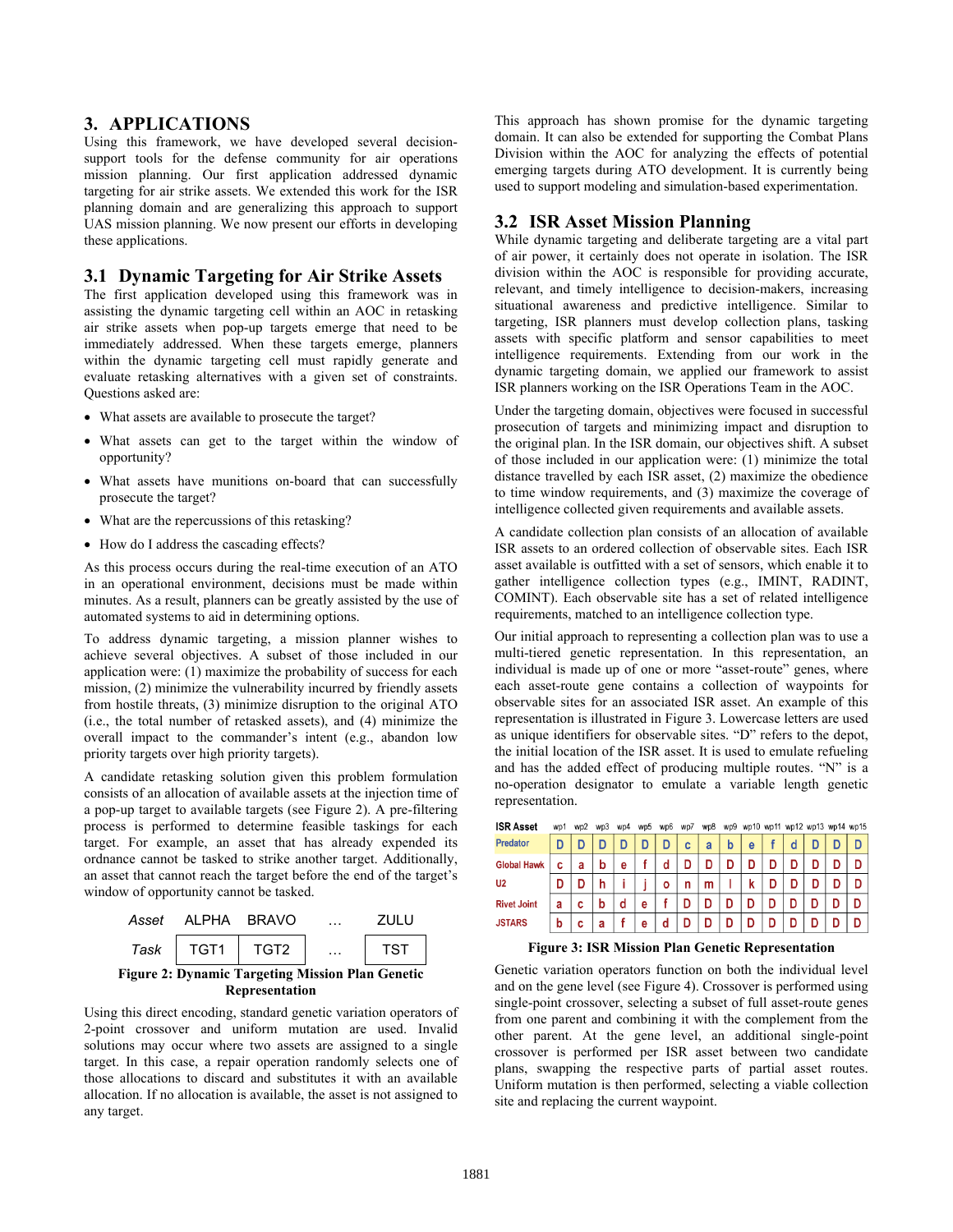

<span id="page-3-1"></span>**Figure 4: ISR Mission Plan Multi-tiered Genetic Variation** 

<span id="page-3-0"></span>During our experimentation using this genetic representation, we recognized that our approach was similar to that of cooperative coevolutionary algorithms (CCEAs) [14]. In CCEAs, each population contains individuals representing a component of a larger solution. Evolution of these populations occurs in parallel, interacting only to obtain fitness.

Our most recent research has included revising our initial approach to leverage CCEAs. In this approach, a subpopulation is formed for each available ISR asset, the individuals of which constitute an individual collection plan for that asset. A complete collection plan is then formed by selecting a single member from each subpopulation. Crossover and mutation is performed on the subpopulation level as in a standard evolutionary algorithm. For evaluation, a member of a subpopulation collaborates with the best of the previous generation from each other subpopulation to form a complete candidate solution. This individual is then assigned the fitness of the complete solution. (see [Figure 5](#page-3-1)). We are currently exploring the performance of this approach in comparison to our initial approach of using a multi-tiered representation.

#### **3.3 UAS Mission Planning**

<span id="page-3-2"></span>While manned ISR assets have received much attention in years past, UAS have more recently come into the limelight for providing ISR. The number and variety of these platforms continues to increase. Currently, the generation of routes for UAS assets is human-mediated. In addition, the use of multiple unmanned aerial vehicles (UAVs) increases the complexity for a human decision-maker. To help reduce this burden, we have extended our work from the ISR asset mission planning domain to that of constellations of UAVs.

|                                     | <b>Complete ISR Plan to be Evaluated</b><br>wp10 wp11 wp12 wp13 wp14 wp15 |     |     |     |     |     |     |                     |     |   |   |   |   |   |   |  |
|-------------------------------------|---------------------------------------------------------------------------|-----|-----|-----|-----|-----|-----|---------------------|-----|---|---|---|---|---|---|--|
| SR Asset                            | wp1                                                                       | wp2 | wp3 | wp4 | wp5 | wp6 | wp7 | wp8                 | wp9 |   |   |   |   |   |   |  |
| Predator                            | D                                                                         | i   | D   | i   | D   | D   | N   | N                   | Ν   | a | e | f | Ν | c | d |  |
| <b>Global Hawk</b>                  | i                                                                         | h   | D   | D   | D   | D   | D   | N                   | N   | k | D | D | I | k | D |  |
| U <sub>2</sub>                      | C                                                                         | a   | b   | e   | f   | d   | D   | D                   | D   | D | D | D | D | D | D |  |
|                                     | Subpopulation 1: Predator                                                 |     |     |     |     |     |     |                     |     |   |   |   |   |   |   |  |
| <b>Individual 1</b>                 | D                                                                         | i   | D   | i   | D   | D   | N   | N                   | N   | a | e | f | N | C | d |  |
| <b>Individual 2</b>                 | a                                                                         | C   | d   | N   | N   | N   | D   | D                   | D   | f | e | b | D | D | D |  |
| Individual 3                        | i                                                                         | h   | D   | D   | D   | D   | D   | N                   | N   | k | D | D | I | k | D |  |
| Individual 4                        | D                                                                         | N   | Ν   | D   | D   | Ν   | D   | a                   | Ċ   | e | d | b | D | D | D |  |
| <b>Individual 5</b>                 | N                                                                         | N   | N   | D   | N   | D   | a   | D                   | b   | D | C | D | d | D | е |  |
| <b>Subpopulation 2: Global Hawk</b> |                                                                           |     |     |     |     |     |     |                     |     |   |   |   |   |   |   |  |
| <b>Individual 1</b>                 | D                                                                         | D   | D   | D   | D   | D   | C   | a                   | b   | e | f | d | D | D | D |  |
| <b>Individual 2</b>                 | a                                                                         | Ċ   | d   | N   | N   | N   | D   | D                   | D   | f | e | b | D | D | D |  |
| <b>Individual 3</b>                 | ì                                                                         | h   | D   | D   | D   | D   | D   | N                   | N   | k | D | D | ı | k | D |  |
| Individual 4                        | D                                                                         | N   | N   | D   | D   | N   | D   | a                   | Ć   | e | d | b | D | D | D |  |
| <b>Individual 5</b>                 | N                                                                         | N   | N   | D   | N   | D   | a   | D                   | b   | D | Ċ | D | d | D | е |  |
|                                     |                                                                           |     |     |     |     |     |     | Subpopulation 3: U2 |     |   |   |   |   |   |   |  |
| <b>Individual 1</b>                 | D                                                                         | İ   | D   | i   | D   | D   | N   | N                   | N   | a | e | f | N | Ċ | d |  |
| <b>Individual 2</b>                 | Ċ                                                                         | a   | b   | e   | f   | d   | D   | D                   | D   | D | D | D | D | D | D |  |
| Individual 3                        | D                                                                         | D   | h   | i   | j   | Ō   | n   | m                   | ı   | k | D | D | D | D | D |  |
| Individual 4                        | a                                                                         | Ć   | b   | d   | e   | f   | D   | D                   | D   | D | D | D | D | D | D |  |
| <b>Individual 5</b>                 | b                                                                         | Ċ   | a   | f   | e   | d   | D   | D                   | D   | D | D | D | D | D | D |  |

**Figure 5: Cooperative Coevolution Approach** 

Using a genetic representation similar to that for ISR asset mission planning, we use the concept of an Air Maneuver Network (AMN), developed by the Battlespace Terrain Reasoning and Awareness (BTRA) program within the Army's Engineering Research and Development Center (ERDC), as a topological representation of a target area of interest (AOI) in place of direct observable sites. An AMN (see [Figure 6](#page-3-2)) is a planar network, the nodes of which represent air control points and ground control stations connected by edges specifying bidirectional transitions between nodes. These edges represent flight segments with battlespace information (e.g., military value, weather, sensor performance, etc.) derived from BTRA spatial products [19].



**Figure 6: Air Maneuver Network Representation**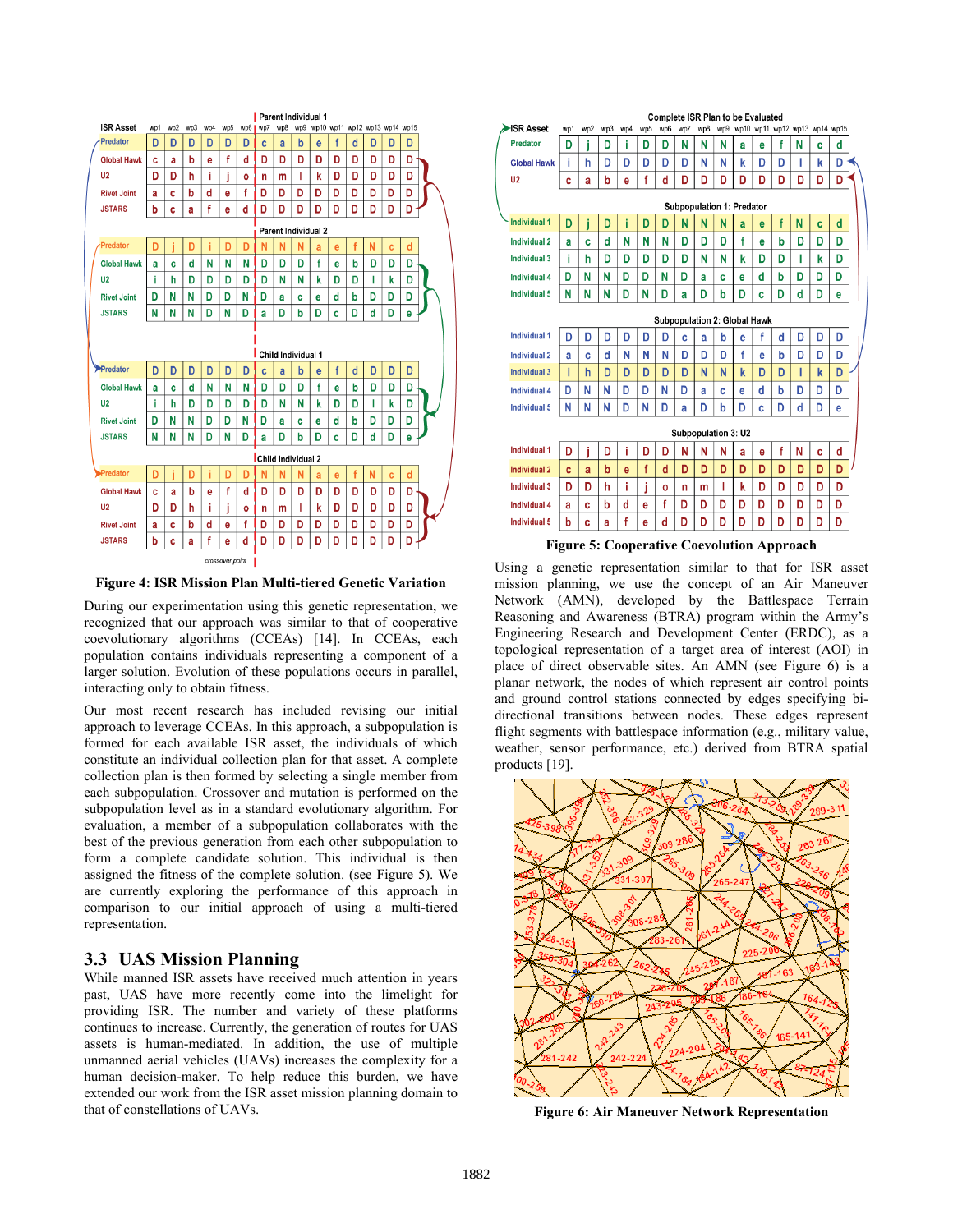For our effort to provide decision aids for UAS mission planning, we optimized for several objectives, a subset of which included: (1) minimize the latency between visits, (2) maximize the total coverage of the AOI, (3) maximize the time utilization, (4) minimize conflicts between multiple UAVs, and (5) maximize the cumulative military value.

Preliminary experiments using this approach show promise, and as the number and variety of these assets grow, we envision that automated mission planning tools will become increasingly important. We are currently exploring methods to manage heterogeneous constellations and are moving towards ways to incorporate the dynamic nature of the battlespace into the optimization process.

## **4. FUTURE DIRECTIONS**

In the process of developing these decision-support tools to support air operations mission planning, we have come across a number of desirable features, many of which strike to the core of evolutionary computation research. These include incorporating user preferences (i.e., commander's intent) into evolutionary multi-objective optimization, constraint-handling, leveraging the knowledge of human experts in search, supporting dynamic replanning, and developing applications that can be used in realtime.

## **4.1 Incorporating User Preferences**

Approximation of the Pareto front is a desirable goal in multiobjective optimization, attempting to provide a decision-maker with the tradeoff space among several objectives to make an ultimate selection based on desirable preferences. In COA analysis, this is desirable as well, as distinguishability will be a filtering criterion in evaluating a COA. Unfortunately, however, we have found that decision-makers have difficulty in accepting a solution set with multiple tradeoffs. Often, decision-makers want to weigh the importance of specific objectives over others. However, this leads the decision-maker to have to derive a complex equation essentially comparing apples and oranges (e.g., 3% decline in average probability of success is worth a 1% decrease in incurred vulnerability). This approach, using linear aggregation, has often shown to prematurely converge, bias the direction of search, and fail to locate optima in nonconvex portions of the solution space. Pareto dominance-based approaches in MOEAs (such as NSGA-II in our framework), however, treat each objective independently, and do not provide the end user with a means to give preference to certain objectives. What is needed is a compromise approach that approximates the Pareto front and incorporates user preferences into the optimization process.

Handling preferences in evolutionary multi-objective optimization has been surveyed by Coello Coello in [3] where it is described that preferences can be expressed a priori, a posteriori, or in an interactive manner. Linear aggregation is one method to define preferences in advance. Another method may be to modify the dominance definition, relaxing it from strict Pareto-dominance to one based on the preferences of the decision-maker. A posteriori methods enable a decision-maker to choose after search takes place. In our traditional approach, using MOEAs, the spread of solutions approximating the Pareto front is down-selected based on user preferences. Finally, we can investigate using interactive genetic algorithms as a method to bring the decision-maker into

the process as the optimization process is performing. In this situation, the algorithm may query the decision-maker for comparisons between multiple solutions, allowing the human to guide the search.

# **4.2 Handling Constraints**

As identified above, air operations mission planning requires obedience to hard constraints as imposed by the environment, geography, temporal conditions, and asset capability. It is insufficient for an automated decision-support tool to return an infeasible plan as a candidate solution. A method to handle these constraints properly and efficiently is needed.

Methods for handling constraints in EAs has been explored in detail over the last decade and best summarized in [6] and further in [4]. Traditionally, the use of penalty functions is used to decrease the overall fitness of an infeasible solution. Unfortunately, however, this can introduce a multitude of new parameters, produce premature convergence, or in some instances converge to infeasible solutions. Another method is to maintain feasibility through the use of special representations and genetic operators. This is the approach we take in applications to air operations mission planning, either by creating a closed system using specialized variation operators or by adding a repair operation to change an infeasible solution to a close feasible solution. Unfortunately, this takes away from the generalizability of EAs and can also lead to biasing the search, potentially limiting proper exploration of the search space. Another method is to treat constraint violation as additional objectives in a MOEA to be minimized. This approach, however, can easily lead to devoting precious computation time searching infeasible regions of the search space.

# **4.3 Leveraging Expertise**

A decision-support tool is just that, a tool to support decisionmaking. As a result, it is desirable to somehow incorporate the knowledge of a human expert into the optimization process. Extracting and encoding this knowledge is an open area of research within the field of evolutionary computation.

One simple method to include expert knowledge into the optimization process is to seed the initial population with good solutions in addition to solutions to provide genetic diversity. Unfortunately, this requires that potential solutions to the specific or a similar scenario have been previously defined, which is rarely the case. Another approach is augmenting the evolutionary algorithm with a case-based memory of past problem solving attempts, periodically injecting appropriate intermediate solutions to the population [12]. This requires, however, the ability to identify similarity between problems and solutions. Another approach is to use interactive evolutionary algorithms, allowing the decision-maker to act as the evaluation function for candidate solutions. Unfortunately, this negates the key advantage of using an automated approach.

# **4.4 Dynamic Replanning**

Air operations mission planning is situated within a dynamic environment where changes to the battlespace occur rapidly. It does little good to a decision-maker if the results returned by a decision-support tool are already obsolete. As the desire of the air operations community is to reduce the kill-chain cycle time,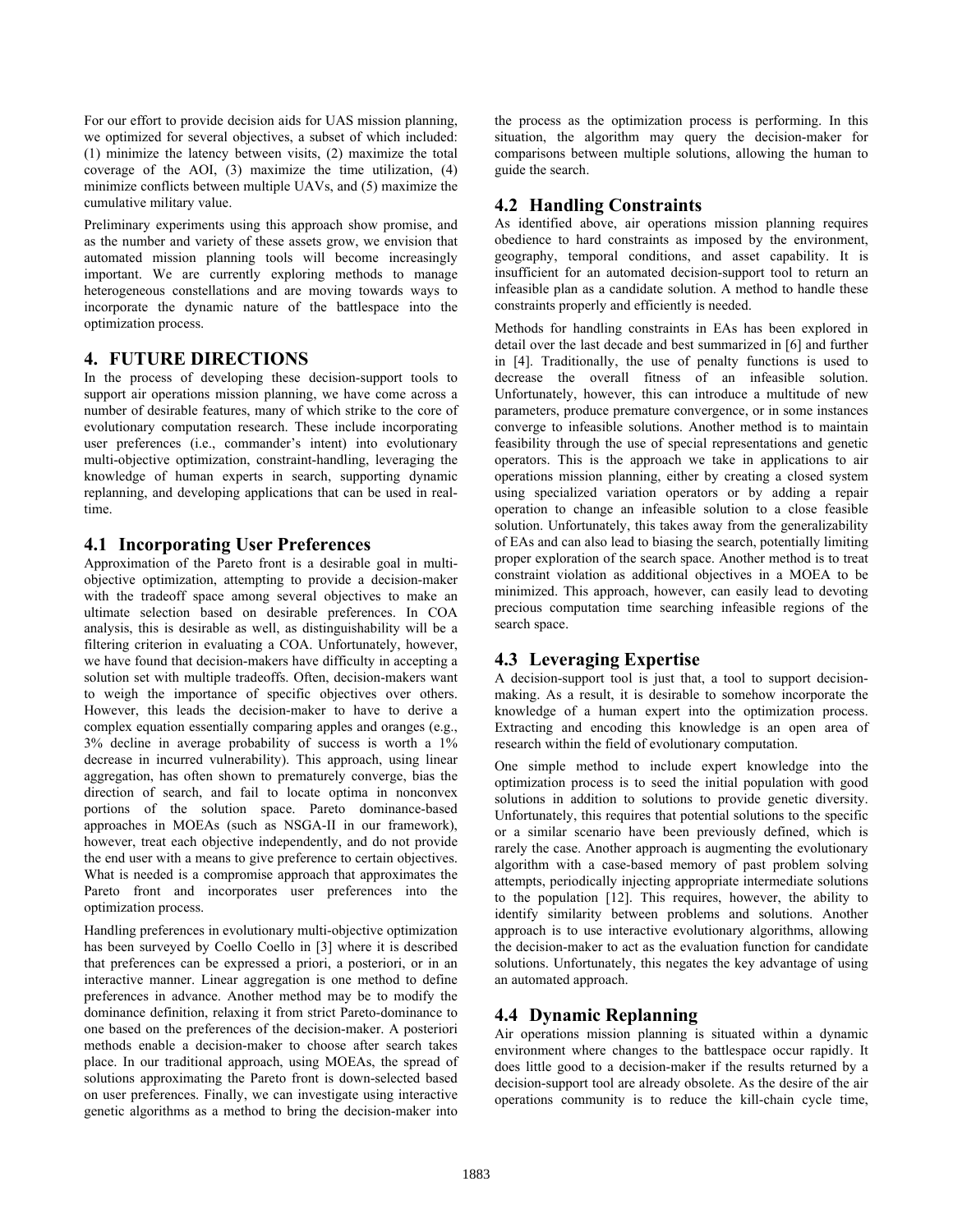planning becomes a continuous process. While evolutionary algorithms have seen success in solving static optimization problems, more research is needed to explore how they can be used for dynamic optimization problems.

A simple method to provide the ability to dynamically replan is to re-start the optimization process when a change occurs in the battlespace. This is the approach we take with our decisionsupport tool for dynamic targeting. A monitoring process observes the current battlespace for significant changes, requesting an optimization when reality diverges from the original plan. While this is satisfactory for our purposes, if significant changes occur often or the time to run the algorithm is long, this is insufficient.

The field of evolutionary approaches to dynamic optimization problems provides insight to other methods to support dynamic replanning. A survey of these approaches is provided in [1]. In these cases, the evolutionary algorithm attempts to satisfy one or more of the following goals: (1) finding a tradeoff between convergence to the Pareto front and the cost of adaptation, (2) discovering solutions that are robust to changes in the environment, and (3) discovering solutions that are flexible. One method to do this is simply increasing diversity (e.g., increasing probability of mutation) when a change is detected. Another is to maintain diversity in the population, avoiding convergence altogether to keep robust solutions. Memory-based approaches can also be used, similar to using case-based reasoning to keep partial solutions that can be used later. Finally, using a multipopulation approach can also explored, having a small population to scout and maintain promising areas of the search space.

## **4.5 Supporting Real-Time Applications**

As these decision-support tools are needed to assist mission planners in an operational environment, their utility is dependent upon their ability to return a set of candidate solutions as quickly as allowable. Since evolutionary algorithms require a substantial number of evaluations, this is not always possible given our current capabilities. Methods to reduce the computation time of the optimization process without sacrificing usefulness could assist in helping provide applications that can operate in real-time.

Our preferred method for reducing computation time is to use low-fidelity simulation as a form of abstract wargaming. Capturing only the key variables necessary to provide a coarsegrained analysis aids in rapidly exploring the large search space of possible mission plans. Solutions returned from this process can then be analyzed in more fine-grained detail by a human decision-maker. When designing an abstract wargamer, however, one must be careful that the level of abstraction complies with the expectation of the user. As with any modeling approach, failure to capture the necessary variables can lead to solutions of little use.

Complementing low-fidelity simulation is the rise of modeling and simulation (M&S) within the defense community for training, experimentation, and analysis. Since evolutionary algorithms can take advantage of parallel processing, combining EAs, M&S, and grid computing can reduce the overall time required to optimize a collection of mission plans.

## **5. CONCLUSIONS**

Air operations mission planning is a complex process, growing ever more complex given the increase in the number, variety, and interactivity of air assets. As we attempt to reduce the kill-chain cycle time, defense planners will need to rely on automated decision-support tools to help identify suitable mission plans. Our framework of combining multi-objective evolutionary algorithms with abstract wargaming has showed considerable promise, and we have applied it to several portions of the air operations domain, including dynamic targeting, ISR asset mission planning, and UAS route generation. However, there are significant areas where we can improve, coinciding with major areas of research within the evolutionary computation community. Leveraging the state of the art in these areas and contributing to their advancement can aid our mission planners dramatically.

#### **6. ACKNOWLEDGEMENTS**

The work presented here has been supported by Government Contract Nos. FA8750-04-C-0174, FA8750-07-C-0052, FA9550- 07-C-0068, and W9132T-06-C-0040. The authors would like to thank Dawn Trevisani and Joseph Caroli of the Air Force Research Laboratory Information Directorate (AFRL/RI), John Tangney of the Air Force Office of Scientific Research (AFOSR), and Kirk McGraw of the U.S. Army Engineer Research and Development Center (ERDC) Construction Engineering Research Laboratory (CERL) for their assistance and vision.

#### **7. REFERENCES**

- [1] Branke, J. 2002. Evolutionary Optimization in Dynamic Environments. Springer.
- [2] Coello, C., Veldhuizen, D. V., & Lamont, G. 2002. Evolutionary Algorithms for Solving Multi-Objective Problems. New York: Kluwer.
- [3] Coello, C. A. 2000. Handling Preferences in Evolutionary Multiobjective Optimization: A Survey. In Proceedings of Proc. of the 2000 Congress on Evolutionary Computation. Piscataway, NJ: IEEE Service Center. 30-37.
- [4] Coello, C. A. 2002. Theoretical and Numerical Constraint Handling Techniques Used With Evolutionary Algorithms: A Survey of the State of the Art. Computer Methods in Applied Mechanics and Engineering, 191(11-12), 1245- 1287.
- [5] Coello, C. A. 1999. A Comprehensive Survey of Evolutionary-Based Multiobjective Optimization Techniques. Knowledge and Information Systems, 1(3), 269- 308.
- [6] Coello, C. A. & Carlos, A. 1999. A Survey of Constraint Handling Techniques Used With Evolutionary Algorithms. (Rep. No. Lania-RI-9904). Laboratorio Nacional de Informatica Avanzada.
- [7] Deb, K., Agrawal, S., & Pratap, A. 2002. A Fast Elitist Non-Dominated Sorting Genetic Algorithm for Multi-Objective Optimization: NSGA-II. In Proceedings of Parallel Problem Solving From Nature VI Conference.
- [8] Fonseca, C. M. & Fleming, P. J. 1993. Multiobjective Genetic Algorithms. In Proceedings of IEE Colloquium on Genetic Algorithms for Control Systems Engineering. London, UK: IEE.